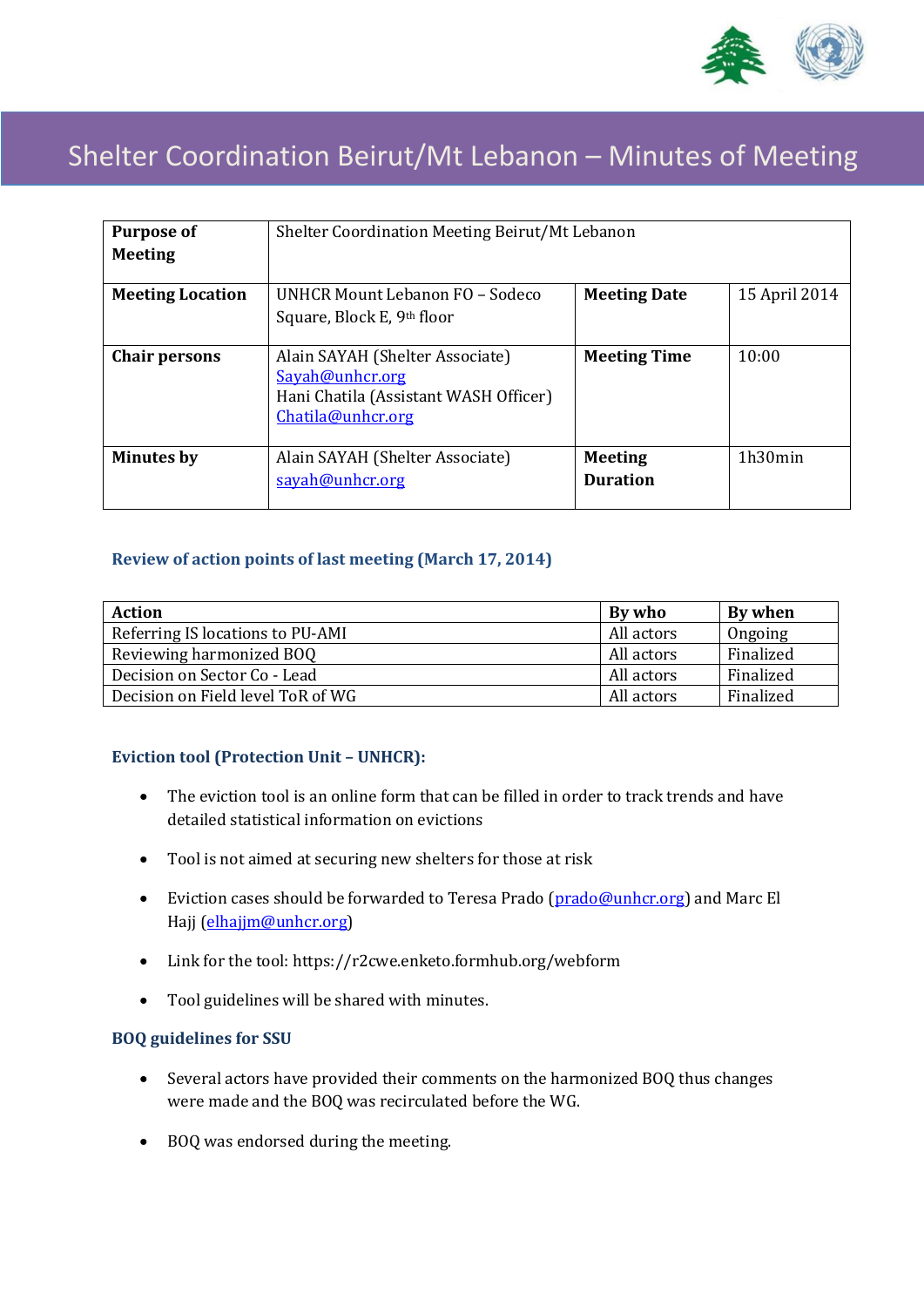

 BOQ will serve as a guideline for all the actors in Beirut and Mount Lebanon intervening in rehabilitation of small shelter units.

# **Shelter WG ToR / Co-Lead**

- All present actors agreed that ToR specific to WG at field level can be overlooked as ToR of national level is sufficient.
- It was agreed that all actors are to Co Lead, each for 3 months duration as not to increase workload on any single actor.
- Co lead schedule will be as follows:
	- 1- ACTED (until June)
	- 2- CHF (July 2014 September 2014)
	- 3- NRC (October 2014 December 2014)
	- 4- PU-AMI (January 2015 March 2015)
- It was advised by Sector Lead that NRC will Co Lead towards end of the year as to ensure success of 200 HH pilot project and future interventions in Mt Lebanon.

# **Activity Info reporting**

Clarifying on Activity Info secondary beneficiaries:

- "Cash for Shelter": No matter who this is given to directly, it will always benefit Refugees and Host Family alike. Therefore whenever SYR or PRS or LRS individuals are entered as beneficiaries on Activity Info a corresponding number of "AffLeb benefitting from Cash" should be entered on Activity Info as well. (NB: Numbers of Affected Lebanese benefitting do NOT have to equal number of refugees benefitting)
- "House Rehab": When houses are rehabilitated for the use of refugees, Lebanese owners benefit as well. "AffLeb benefitting from house rehab" numbers should be entered on activity info to correspond to the number of Lebanese benefitting from each activity. (NB: Again, numbers of Affected Lebanese benefitting do NOT have to equal number of refugees benefitting)
- "Collective Shelter Rehab": In the cases where the collective shelter is private, AffLeb for this indicator are treated as per the House Rehab explained above. For public collective shelter rehab, no host families should be reported as beneficiaries.

**AOB**

**NEXT MEETING:** 21st of May 2014